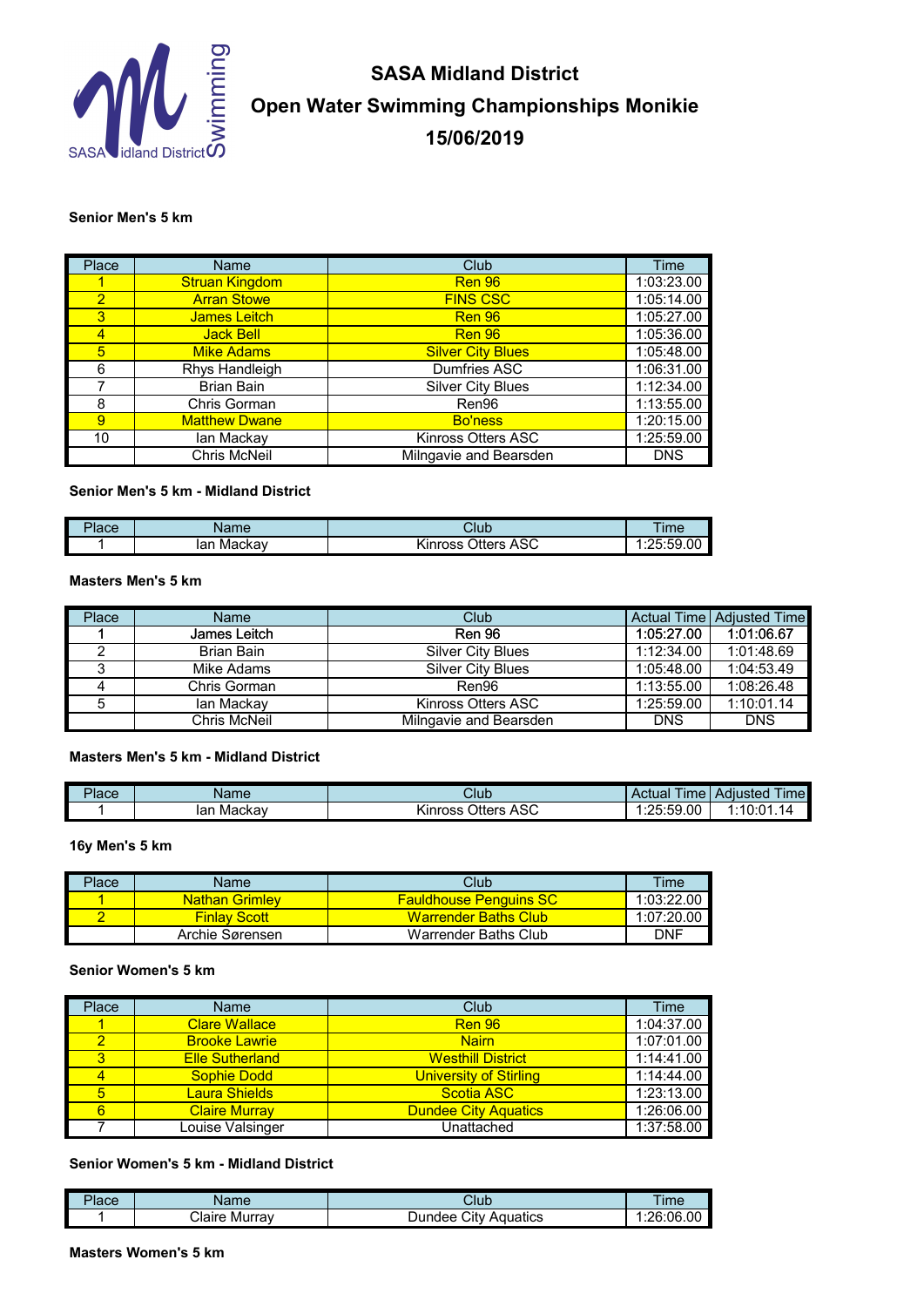| Place | Name             | Club                 |            | Actual Time   Adiusted Time |
|-------|------------------|----------------------|------------|-----------------------------|
|       | Claire Murrav    | Dundee City Aguatics | 1:26:06.00 | 1:19:30.08                  |
|       | Laura Shields    | Scotia ASC           | 1:23:13.00 | 1:20:24.15                  |
|       | Louise Valsinger | Unattached           | 1:37:58.00 | 1:36:48.30                  |

## **Masters Women's 5 km - Midland District**

| P <sub>lace</sub> | Name                       | Club                                    | $- \cdot$<br>ime<br>Actual | $- \cdot$<br><i><u>Ime</u></i><br><b>Adjusted</b> |
|-------------------|----------------------------|-----------------------------------------|----------------------------|---------------------------------------------------|
|                   | $\sim$<br>Claire<br>Murrav | $\sim$<br>Aquatics<br>$D$ undee<br>City | :26:06.00                  | 1:19:30.08                                        |

## **16y Women's 5 km**

| Place | Name                           | Club                        | Time       |
|-------|--------------------------------|-----------------------------|------------|
|       | <u>Iona MacLeodi</u>           | <b>Dundee City Aquatics</b> | 1:03:53.00 |
|       | <mark>∟auren Paterson /</mark> | Ren96                       | 1:10:55.00 |
|       | <b>Abbigail McArthur</b>       | Lanark Asc                  | 1:12:31.00 |

# **16y Women's 5 km - Midland District**

| $P$ ace | Name            | Club                                              | <b>Ime</b>           |
|---------|-----------------|---------------------------------------------------|----------------------|
|         | lona<br>MacLeod | City<br>Aquatics<br>$\bm{\cup}$ undee $^{\prime}$ | :03:53.00<br>1.02.52 |

## **Junior (12) Men's 2 km**

| Place | Name           | Club              | Time     |
|-------|----------------|-------------------|----------|
|       | Justin Bone.   | <b>Lanark</b> asc | 33:03.00 |
|       | fraser stewart | step rock asc     | 35:11.00 |
|       | rowan geary    | step rock asc     | 35:45.00 |

## **Junior (13&14) Men's 2 km**

| Place | Name          | Club                      | Time     |
|-------|---------------|---------------------------|----------|
|       | Euan McLeod   | Lanark ASC                | 27:08.00 |
|       | Fergus Currie | Milngavie and Bearsden    | 27:39.00 |
|       | daniel wilson | step rock asc             | 31:22.00 |
|       | Liam Black    | <b>Cupar and District</b> | 33:09.00 |
| 5     | Jack Moorel   | Swim-IT                   | 37:45.00 |

## **Junior (12) Women's 2 km**

| Place | Name               | Club                        | Time       |
|-------|--------------------|-----------------------------|------------|
|       | <b>Anna Easton</b> | <b>Dundee City Aquatics</b> | 35:56.00   |
|       | freva hedlev       | step rock asc               | DNF        |
|       | Orla MacInnes      | Heart of Midlothian         | <b>DNS</b> |

# **Junior (12) Women's 2 km - Midland District**

| <sup>'</sup> lace | lame           | Club                       | ïme              |
|-------------------|----------------|----------------------------|------------------|
|                   | Easton<br>Anna | City<br>Aquatics<br>Jundee | 56.00:<br>ุ<br>w |

# **Junior (13&14) Women's 2 km**

| Place | Name                   | Club                        | Time       |
|-------|------------------------|-----------------------------|------------|
|       | <b>Millie McArthur</b> | <b>Lanark Asc</b>           | 31:14.00   |
|       | <b>Anna Suttie</b>     | step rock asc               | 31:35.00   |
| 3     | <b>isla thoms</b>      | step rock asc               | 31:51.00   |
|       | kavla bain             | step rock asc               | 34:40.00   |
| 5     | Lucy McCallum          | step rock asc               | 39:30.00   |
|       | Hannah Staal           | <b>Cupar and District</b>   | <b>DNS</b> |
|       | Lucy Fleming           | <b>Dundee City Aquatics</b> | <b>DNS</b> |

#### **Junior (13&14) Women's 2 km - Midland District**

| <b>Place</b><br><b>Iduc</b> | lame                     | Club                       | lime |
|-----------------------------|--------------------------|----------------------------|------|
|                             | <b>Fleming</b><br>_ucv ˈ | Citv<br>⊃undee<br>Aquatics | DNS  |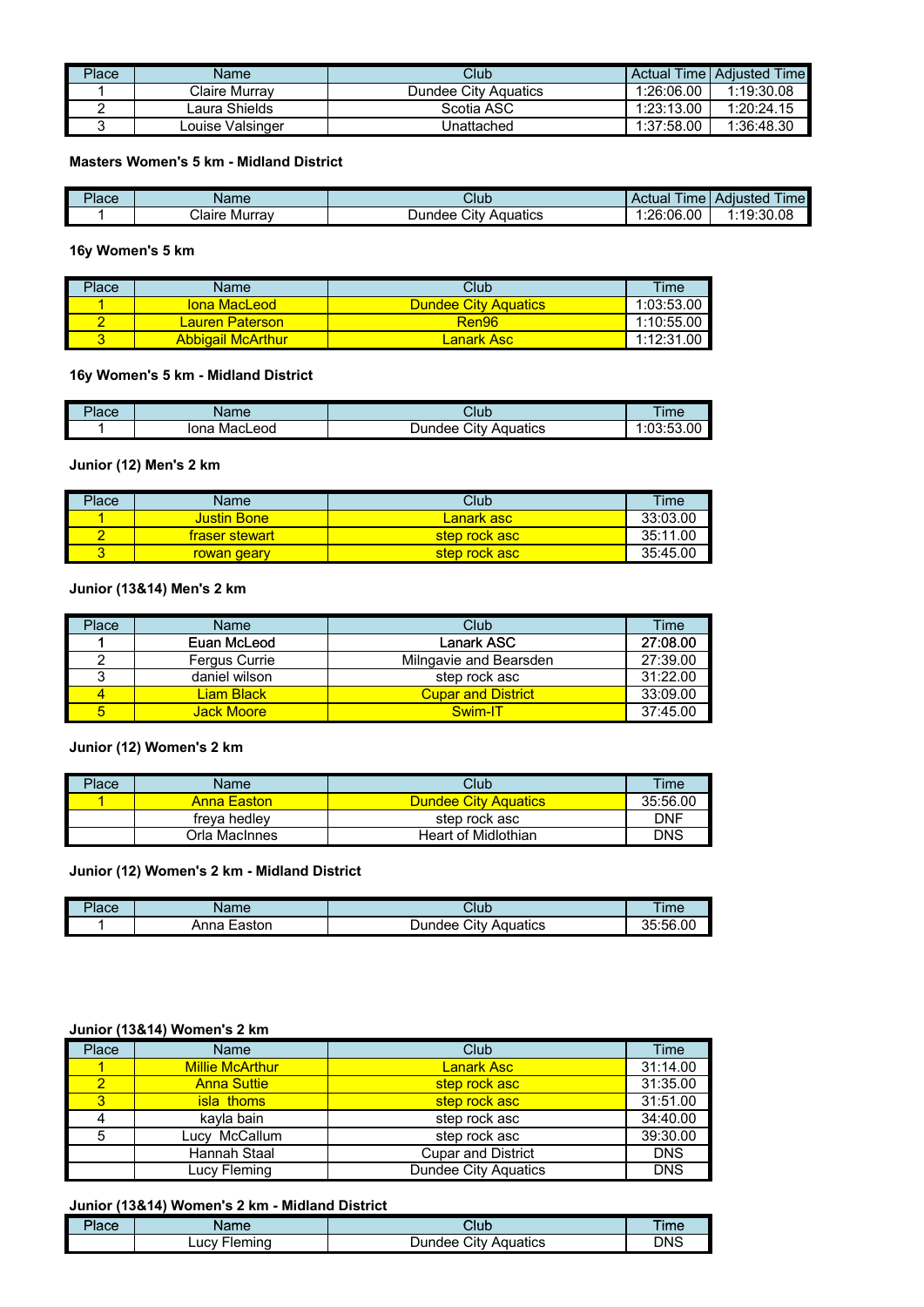## **Junior (15&16) Women's 2 km**

| Place | Name        | Club                       | Time     |
|-------|-------------|----------------------------|----------|
|       | Kara Moffat | <b>Fauldhouse Penguins</b> | 30:20.00 |
|       | Zara Blair  | City of Glasgow            | 31:21.00 |
|       | esmee thoms | step rock asc              | 32:15.00 |
|       | Orla Suttie | step rock asc              | 38:03.00 |

#### **Senior Men's 3 km**

| <b>Place</b> | Name                    | Club                        | <b>Time</b> |
|--------------|-------------------------|-----------------------------|-------------|
|              | Arran Stowe             | <b>FINS CSC</b>             | 39:35.00    |
| 2            | <b>Cameron McMaster</b> | <b>Dundee City Aquatics</b> | 40:28.00    |
| 3            | <b>Brian Bain</b>       | <b>Silver City Blues</b>    | 42:29.00    |
| 4            | Gordon Wallace          | Ren 96                      | 45:03.00    |
| 5            | <b>Robert Sparks</b>    | Unattached                  | 45:14.00    |
| 6            | <b>William Moir</b>     | <b>Silver City Blues</b>    | 48:42.00    |
|              | Robert Kingdom          | Ren 96                      | 1:03:19.00  |
| 8            | Alasdair Hood           | Unattached                  | 1:03:26.00  |
|              | Jack Bell               | Ren 96                      | <b>DNS</b>  |
|              | <b>Chris McNeil</b>     | Milngavie and Bearsden      | <b>DNS</b>  |
|              | Chris Gorman            | Ren96                       | <b>DNS</b>  |

#### **Masters Men's 3 km**

| Place | Name           | Club                     |            | Actual Time Adjusted Time |
|-------|----------------|--------------------------|------------|---------------------------|
|       | Brian Bain     | <b>Silver City Blues</b> | 42:29.00   | 36:11.21                  |
|       | Gordon Wallace | <b>Ren 96</b>            | 45:03.00   | 38:56.21                  |
| ື     | William Moir   | <b>Silver City Blues</b> | 48:42.00   | 48:01.66                  |
|       | Alasdair Hood  | Unattached               | 1:03:26.00 | 0:53:18.32                |
| 5     | Robert Kingdom | <b>Ren 96</b>            | 1:03:19.00 | 0:57:02.52                |
|       | Chris McNeil   | Milngavie and Bearsden   | <b>DNS</b> | <b>DNS</b>                |
|       | Chris Gorman   | Ren96                    | <b>DNS</b> | <b>DNS</b>                |

## **Senior Men's 3 km - Midland District**

| $P$ lace | ane            | Club     | ime    |
|----------|----------------|----------|--------|
|          | McMaster       | Citv     | :28.00 |
|          | ameron         | ⊃undee   | 4      |
|          | $\overline{a}$ | Aquatics | .      |

## **Senior Women's 3 km**

| Place | <b>Name</b>          | Club                              | Time       |
|-------|----------------------|-----------------------------------|------------|
|       | <b>Brooke Lawrie</b> | Nairn                             | 41:14.00   |
| 2     | Nicole Reynolds      | Fins CSC                          | 42:58.00   |
| 3     | Laura Shields        | Scotia ASC                        | 49:03.00   |
|       | Elise Methven        | <b>Dundee City Aquatics</b>       | 49:36.00   |
| 5     | <b>Toni Moore</b>    | Swim-IT                           | 54:08.00   |
| 6     | Jennifer Humphreys   | <b>Banff &amp; Buchan Masters</b> | 55:28.00   |
|       | Sally Newman-Carter  | Unattached                        | 1:01:11.00 |
| 8     | <b>Miriam Rennet</b> | Unattached                        | 1:09:11.00 |
|       | Gwen Tivendale       | Unattached                        | <b>DNS</b> |

#### **Masters Women's 3 km**

| Place | <b>Name</b>         | Club                        |            | Actual Time   Adiusted Time |
|-------|---------------------|-----------------------------|------------|-----------------------------|
|       | Elise Methven       | <b>Dundee City Aquatics</b> | 49:36.00   | 47:22.41                    |
|       | Laura Shields       | Scotia ASC                  | 49:03.00   | 47:23.48                    |
|       | Miriam Rennet       | Unattached                  | 1:09:11.00 | 0:56:59.28                  |
|       | Sally Newman-Carter | Unattached                  | 1:01:11.00 | 1:00:45.48                  |
|       | Gwen Tivendale      | Unattached                  | <b>DNS</b> | <b>DNS</b>                  |

#### **Senior Women's 3 km - Midland District**

| $P$ lace | Name                 | Club                       | Im <sub>6</sub> |
|----------|----------------------|----------------------------|-----------------|
|          | -<br>∟ءוا<br>Methven | Aquatics<br>Dundee<br>∴it∨ | :36.00<br>٨o    |

# **Masters Women's 3 km - Midland District**

| המחור<br>1acc | Name                   | Club                                | <b><i><u>Property</u></i></b><br>ime<br><b>Ctua</b> | <b>Ime</b><br>Adiusted                 |
|---------------|------------------------|-------------------------------------|-----------------------------------------------------|----------------------------------------|
|               | --<br>Methven<br>∹lise | $\sim$<br>Aquatics<br>Dundee<br>ان. | 36.00:١<br>49:                                      | $\sim$<br>. –<br>$^{\prime}$<br>$   -$ |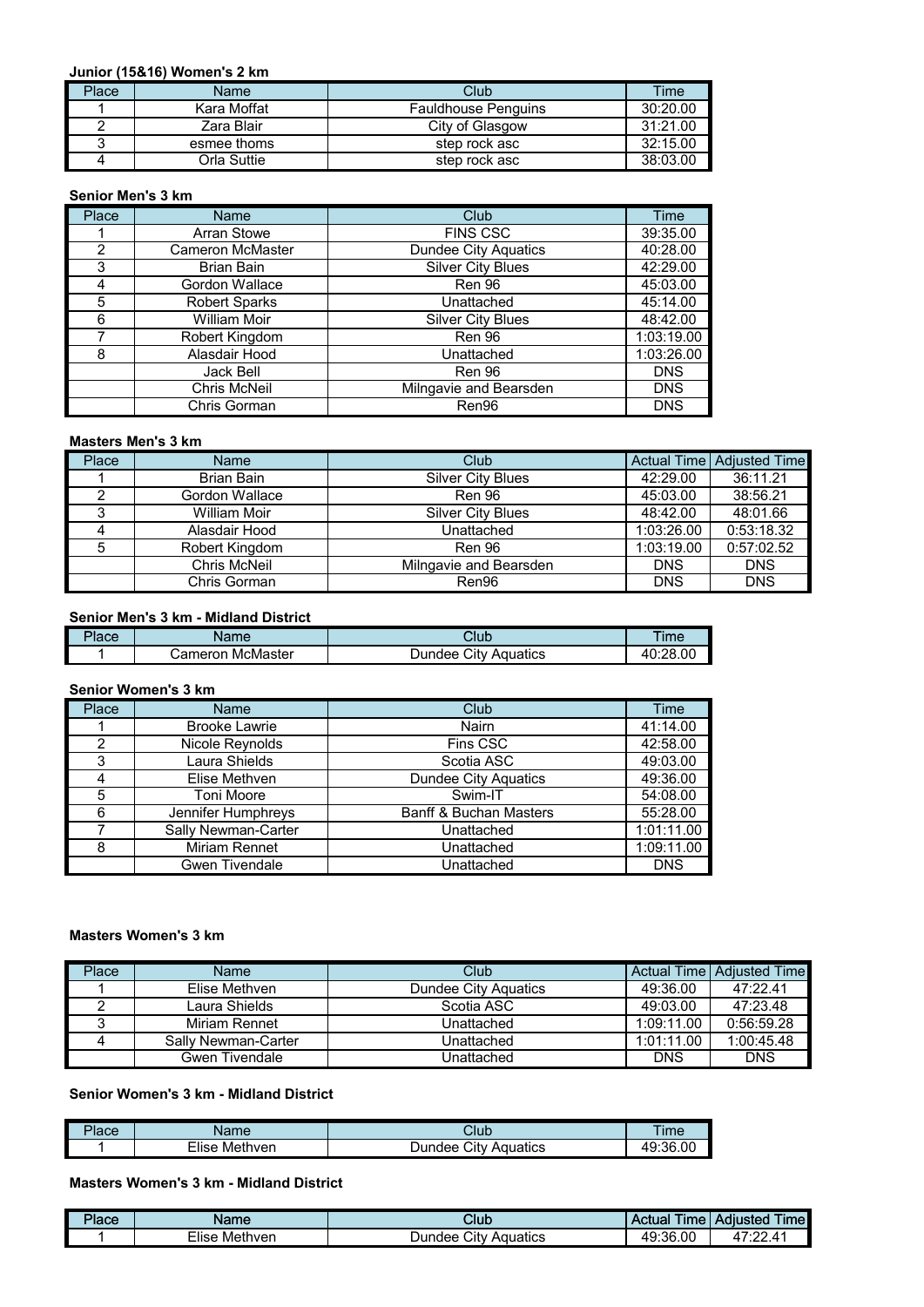## **13&14y Junior Men's 3 km**

| Place | <b>Name</b>         | Club                        | <b>Time</b> |
|-------|---------------------|-----------------------------|-------------|
|       | <b>Travis Davey</b> | <b>Dundee City Aquatics</b> | 40:31.00    |
|       | <b>Reuben Kelly</b> | <b>Dumfries ASC</b>         | 42:53.00    |

## **13&14y Junior Men's 3 km - Midland District**

| mв.<br>'lace | Name           | Club                       | Im <sub>6</sub> |
|--------------|----------------|----------------------------|-----------------|
|              | ravis<br>∟avev | Citv<br>Aquatics<br>Jundee | .00<br>ີ        |

# **15&16y Junior Men's 3 km**

| Place | Name                    | Club                        | Time       |
|-------|-------------------------|-----------------------------|------------|
|       | Nathan Grimley          | Fauldhouse Penguins SC      | 37:48.00   |
|       | <b>Eric Davey</b>       | <b>Dundee City Aquatics</b> | 40:06.00   |
| 3     | <b>Euan Walker</b>      | <b>Ren 96</b>               | 40:07.00   |
|       | <b>Struan Bennet</b>    | <b>Kinross Otters ASC</b>   | 41:03.00   |
| 5     | James Buick             | Ren96                       | 41:43.00   |
| 6     | <b>Ethan Sutherland</b> | <b>Westhill District</b>    | 41:50.00   |
|       | Archie Sørensen         | Warrender Baths Club        | <b>DNS</b> |

#### **15&16y Junior Men's 3 km - Midland District**

| $P$ lace | Name          | Club                        | Time     |
|----------|---------------|-----------------------------|----------|
|          | Eric Davev    | <b>Dundee City Aquatics</b> | 40:06.00 |
|          | Struan Bennet | Kinross Otters ASC          | 41:03.00 |

## **13&14y Junior Women's 3 km**

| Place | <b>Name</b>         | Club                        | Time     |
|-------|---------------------|-----------------------------|----------|
|       | Leigha Hughes       | <b>City of Glasgow</b>      | 42:32.00 |
|       | <b>Ruby Methven</b> | <b>Dundee City Aquatics</b> | 44:01.00 |
|       | <b>Zoe McGinley</b> | <b>Ren 96</b>               | 44:21.00 |
|       | Hannah Staal        | <b>Cupar and District</b>   | 49:08.00 |
|       | Martha Reeves       | Dundee City Aquatics        | 51:11.00 |
|       | isla hedley         | step rock asc               | 55:36.00 |

## **13&14y Junior Women's 3 km - Midland District**

| Place | Name          | Club                        | Time     |
|-------|---------------|-----------------------------|----------|
|       | Ruby Methyen  | <b>Dundee City Aquatics</b> | 44:01.00 |
|       | Martha Reeves | Dundee City Aguatics        | 51:11.00 |

#### **15&16y Junior Women's 3 km**

| Place          | Name                     | Club                            | Time     |
|----------------|--------------------------|---------------------------------|----------|
|                | <b>Lauren Chalmers</b>   | <b>REN 96</b>                   | 40:14.00 |
| $\overline{2}$ | <b>Charis Davidson</b>   | <b>Scottish Non-residential</b> | 40:17.00 |
| 3              | <b>Rebecca Augier</b>    | <b>East Kilbride</b>            | 40:41.00 |
|                | Louise MacArthur         | <b>Heart.of Midlothian</b>      | 41:52.00 |
| 5              | <b>Heather Stevenson</b> | Lanark ASC                      | 43:31.00 |
| 6              | Nia Quinn                | Inverness                       | 43:57.00 |
|                | anna hedley              | step rock asc                   | 43:58.00 |
| 8              | Cait Gallanagh           | Ren 96                          | 45:10.00 |
| 9              | Gemma Dalgety            | <b>Dundee City Aquatics</b>     | 46:10.00 |
| 10             | Summer Innes             | <b>Fauldhouse Penguins</b>      | 46:18.00 |
| 11             | Ailsa Bennet             | Kinross Otters ASC              | 48:25.00 |

# **15&16y Junior Women's 3 km - Midland District**

| Place | Name          | Club                        | Time     |
|-------|---------------|-----------------------------|----------|
|       | Gemma Dalɑetv | <b>Dundee City Aquatics</b> | 46:10.00 |
| -     | Ailsa Bennet  | Kinross Otters ASC          | 48:25.00 |

## **Men's 500 m**

| -<br>مموالا<br>lauc | Name | Club | , ime |
|---------------------|------|------|-------|